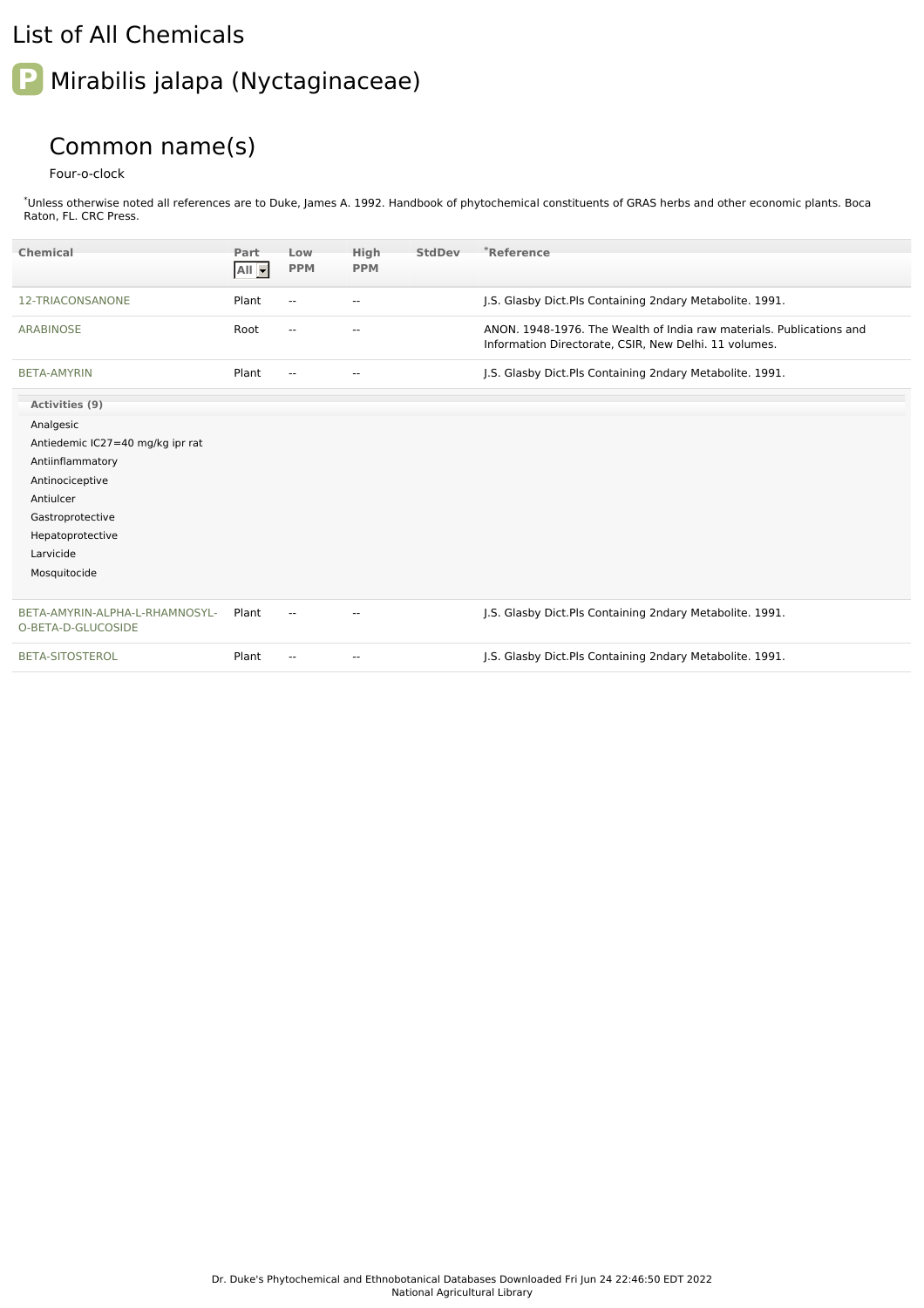| <b>Activities (47)</b>                                                                                                                                                                                                                             |                                                                                                                                                                                           |  |  |  |  |  |
|----------------------------------------------------------------------------------------------------------------------------------------------------------------------------------------------------------------------------------------------------|-------------------------------------------------------------------------------------------------------------------------------------------------------------------------------------------|--|--|--|--|--|
| Androgenic                                                                                                                                                                                                                                         |                                                                                                                                                                                           |  |  |  |  |  |
| Angiogenic                                                                                                                                                                                                                                         |                                                                                                                                                                                           |  |  |  |  |  |
| Anorexic                                                                                                                                                                                                                                           | Martindale's 28th                                                                                                                                                                         |  |  |  |  |  |
| Antiadenomic                                                                                                                                                                                                                                       | Merck 11th Edition                                                                                                                                                                        |  |  |  |  |  |
| Antiandrogenic                                                                                                                                                                                                                                     | Malini, T. and Vanithakumari, G. 1989. Rat Toxicity Studies With B-Sitosterol. Journal of Ethnopharmacology, 28: 221-234, 1990.                                                           |  |  |  |  |  |
| Antibacterial                                                                                                                                                                                                                                      | Recently became Internat. J. Crude Drug Res. 28(1,2,3,4):1990, page 155.                                                                                                                  |  |  |  |  |  |
| Anticancer (Breast)                                                                                                                                                                                                                                | Madhavi, D. L., Bomser, J., Smith, M., Singletary, K. 1998. Isolation of Bioactive Constituents from Vaccinium myrtillus (Bilberry) Fruits and Cell Cultures. Plant Sci., 131(1): 95-103. |  |  |  |  |  |
| Anticancer (Cervix)                                                                                                                                                                                                                                |                                                                                                                                                                                           |  |  |  |  |  |
| Anticancer (Lung)                                                                                                                                                                                                                                  |                                                                                                                                                                                           |  |  |  |  |  |
| Antiedemic IC54=320 mg/kg orl                                                                                                                                                                                                                      |                                                                                                                                                                                           |  |  |  |  |  |
| Antiestrogenic                                                                                                                                                                                                                                     | Malini, T. and Vanithakumari, G. 1989. Rat Toxicity Studies With B-Sitosterol. Journal of Ethnopharmacology, 28: 221-234, 1990.                                                           |  |  |  |  |  |
| Antifeedant                                                                                                                                                                                                                                        | Jacobson, M., Glossary of Plant-Derived Insect Deterrents, CRC Press, Inc., Boca Raton, FL, 213 p, 1990.                                                                                  |  |  |  |  |  |
| Antifertility                                                                                                                                                                                                                                      | Malini, T. and Vanithakumari, G. 1989. Rat Toxicity Studies With B-Sitosterol. Journal of Ethnopharmacology, 28: 221-234, 1990.                                                           |  |  |  |  |  |
| Antigonadotrophic<br>Antihyperlipoproteinaemic                                                                                                                                                                                                     | Malini, T. and Vanithakumari, G. 1989. Rat Toxicity Studies With B-Sitosterol. Journal of Ethnopharmacology, 28: 221-234, 1990.                                                           |  |  |  |  |  |
|                                                                                                                                                                                                                                                    | Jeffery B. Harborne and H. Baxter, eds. 1983. Phytochemical Dictionary. A Handbook of Bioactive Compounds from Plants. Taylor &<br>Frost, London. 791 pp.                                 |  |  |  |  |  |
| Antiinflammatory                                                                                                                                                                                                                                   |                                                                                                                                                                                           |  |  |  |  |  |
| Antileukemic                                                                                                                                                                                                                                       |                                                                                                                                                                                           |  |  |  |  |  |
| Antilymphomic                                                                                                                                                                                                                                      |                                                                                                                                                                                           |  |  |  |  |  |
| Antimutagenic 250 ug/ml                                                                                                                                                                                                                            |                                                                                                                                                                                           |  |  |  |  |  |
| Antiophidic 2.3 mg mus                                                                                                                                                                                                                             | Economic & Medicinal Plant Research, 5: 363.                                                                                                                                              |  |  |  |  |  |
| Antioxidant IC44=10 uM                                                                                                                                                                                                                             |                                                                                                                                                                                           |  |  |  |  |  |
| Antiprogestational                                                                                                                                                                                                                                 | Malini, T. and Vanithakumari, G. 1989. Rat Toxicity Studies With B-Sitosterol. Journal of Ethnopharmacology, 28: 221-234, 1990.                                                           |  |  |  |  |  |
| Antiprostaglandin 30 mg/day/12<br>wks                                                                                                                                                                                                              |                                                                                                                                                                                           |  |  |  |  |  |
| Antiprostatadenomic                                                                                                                                                                                                                                | Merck 11th Edition                                                                                                                                                                        |  |  |  |  |  |
| Antiprostatitic 10-20 mg 3                                                                                                                                                                                                                         |                                                                                                                                                                                           |  |  |  |  |  |
| x/day/orl man                                                                                                                                                                                                                                      |                                                                                                                                                                                           |  |  |  |  |  |
| Antipyretic                                                                                                                                                                                                                                        | Neuwinger, H. D. 1996. African Ethnobotany - Poisons and Drugs. Chapman & Hall, New York. 941 pp.                                                                                         |  |  |  |  |  |
| Antitumor (Breast)                                                                                                                                                                                                                                 | Madhavi, D. L., Bomser, J., Smith, M., Singletary, K. 1998. Isolation of Bioactive Constituents from Vaccinium myrtillus (Bilberry) Fruits and Cell Cultures. Plant Sci., 131(1): 95-103. |  |  |  |  |  |
| Antitumor (Cervix)                                                                                                                                                                                                                                 |                                                                                                                                                                                           |  |  |  |  |  |
| Antitumor (Lung)                                                                                                                                                                                                                                   |                                                                                                                                                                                           |  |  |  |  |  |
| Antiviral                                                                                                                                                                                                                                          | Abid Ali Khan, M.M., Jain, D.C., Bhakuni, R.S., Zaim, M., and Thakur, R.S. 1991. Occurrence of some antiviral sterols in Artemisia annua.<br>Plant Science, 75: 161-165, 1991.            |  |  |  |  |  |
| Apoptotic                                                                                                                                                                                                                                          |                                                                                                                                                                                           |  |  |  |  |  |
| Artemicide LC50=110 ppm                                                                                                                                                                                                                            | Jung, J.H., Pummangura, S., Chaichantipyuth, c., Patarapanich, C., and McLaughlin, J.L. 1989. Bioactive Constituents of Melodorum<br>fruticosum. Phytochemistry. 29(5): 1667-1670. 1990.  |  |  |  |  |  |
| Cancer-Preventive                                                                                                                                                                                                                                  | Stitt, P. A. Why George Should Eat Broccoli. Dougherty Co, Milwaukee, WI, 1990, 399 pp.                                                                                                   |  |  |  |  |  |
| Candidicide                                                                                                                                                                                                                                        | Recently became Internat. J. Crude Drug Res. 28(1,2,3,4):1990, page 155.                                                                                                                  |  |  |  |  |  |
| Caspase-8-Inducer                                                                                                                                                                                                                                  |                                                                                                                                                                                           |  |  |  |  |  |
| Estrogenic                                                                                                                                                                                                                                         |                                                                                                                                                                                           |  |  |  |  |  |
| Febrifuge                                                                                                                                                                                                                                          | Neuwinger, H. D. 1996. African Ethnobotany - Poisons and Drugs. Chapman & Hall, New York. 941 pp.                                                                                         |  |  |  |  |  |
| Gonadotrophic                                                                                                                                                                                                                                      | Malini, T. and Vanithakumari, G. 1989. Rat Toxicity Studies With B-Sitosterol. Journal of Ethnopharmacology, 28: 221-234, 1990.                                                           |  |  |  |  |  |
| Hepatoprotective                                                                                                                                                                                                                                   |                                                                                                                                                                                           |  |  |  |  |  |
| Hypocholesterolemic 2-6<br>g/man/day/orl                                                                                                                                                                                                           | Martindale's 30th                                                                                                                                                                         |  |  |  |  |  |
| Hypocholesterolemic 9-3,330                                                                                                                                                                                                                        | Martindale's 28th                                                                                                                                                                         |  |  |  |  |  |
| mg/man/day/orl                                                                                                                                                                                                                                     | Ivorra, M.D., Paya, M., and Villar, A. 1989. A Review of Natural Products and Plants as Potential Antidiabetic Drugs. Journal of                                                          |  |  |  |  |  |
| Hypoglycemic                                                                                                                                                                                                                                       | Ethnopharmacology, 27: 243-275, 1989.                                                                                                                                                     |  |  |  |  |  |
| Hypolipidemic 2-6 g/day                                                                                                                                                                                                                            |                                                                                                                                                                                           |  |  |  |  |  |
| Pesticide                                                                                                                                                                                                                                          |                                                                                                                                                                                           |  |  |  |  |  |
| Spermicide                                                                                                                                                                                                                                         | Malini, T. and Vanithakumari, G. 1989. Rat Toxicity Studies With B-Sitosterol. Journal of Ethnopharmacology, 28: 221-234, 1990.                                                           |  |  |  |  |  |
| Ubiquiot                                                                                                                                                                                                                                           | Jeffery B. Harborne and H. Baxter, eds. 1983. Phytochemical Dictionary. A Handbook of Bioactive Compounds from Plants. Taylor &<br>Frost, London. 791 pp.                                 |  |  |  |  |  |
| Ulcerogenic 500 mg/kg ipr rat                                                                                                                                                                                                                      |                                                                                                                                                                                           |  |  |  |  |  |
|                                                                                                                                                                                                                                                    |                                                                                                                                                                                           |  |  |  |  |  |
| BETA-SITOSTEROL-BETA-D-<br><b>GLUCOSIDE</b>                                                                                                                                                                                                        | Plant<br>J.S. Glasby Dict.Pls Containing 2ndary Metabolite. 1991.                                                                                                                         |  |  |  |  |  |
| <b>Activities (4)</b>                                                                                                                                                                                                                              |                                                                                                                                                                                           |  |  |  |  |  |
| Antileukemic                                                                                                                                                                                                                                       |                                                                                                                                                                                           |  |  |  |  |  |
| =ICMR(Indian Council of Medical Research).1976.Medicinal Plants of India.Vol.1.Indian Council of Med. Res.Cambridge Printing Works, New Delhi.487<br>pp;ICMR.1987.Medicinal Plants of India.Vol.2.Indian Council of Med. Res.Camb<br>Antispasmodic |                                                                                                                                                                                           |  |  |  |  |  |
| 20 mg/kg                                                                                                                                                                                                                                           |                                                                                                                                                                                           |  |  |  |  |  |
| Antitumor                                                                                                                                                                                                                                          |                                                                                                                                                                                           |  |  |  |  |  |
| Hypoglycemic                                                                                                                                                                                                                                       | Economic & Medicinal Plant Research, 6: 158.                                                                                                                                              |  |  |  |  |  |
|                                                                                                                                                                                                                                                    |                                                                                                                                                                                           |  |  |  |  |  |